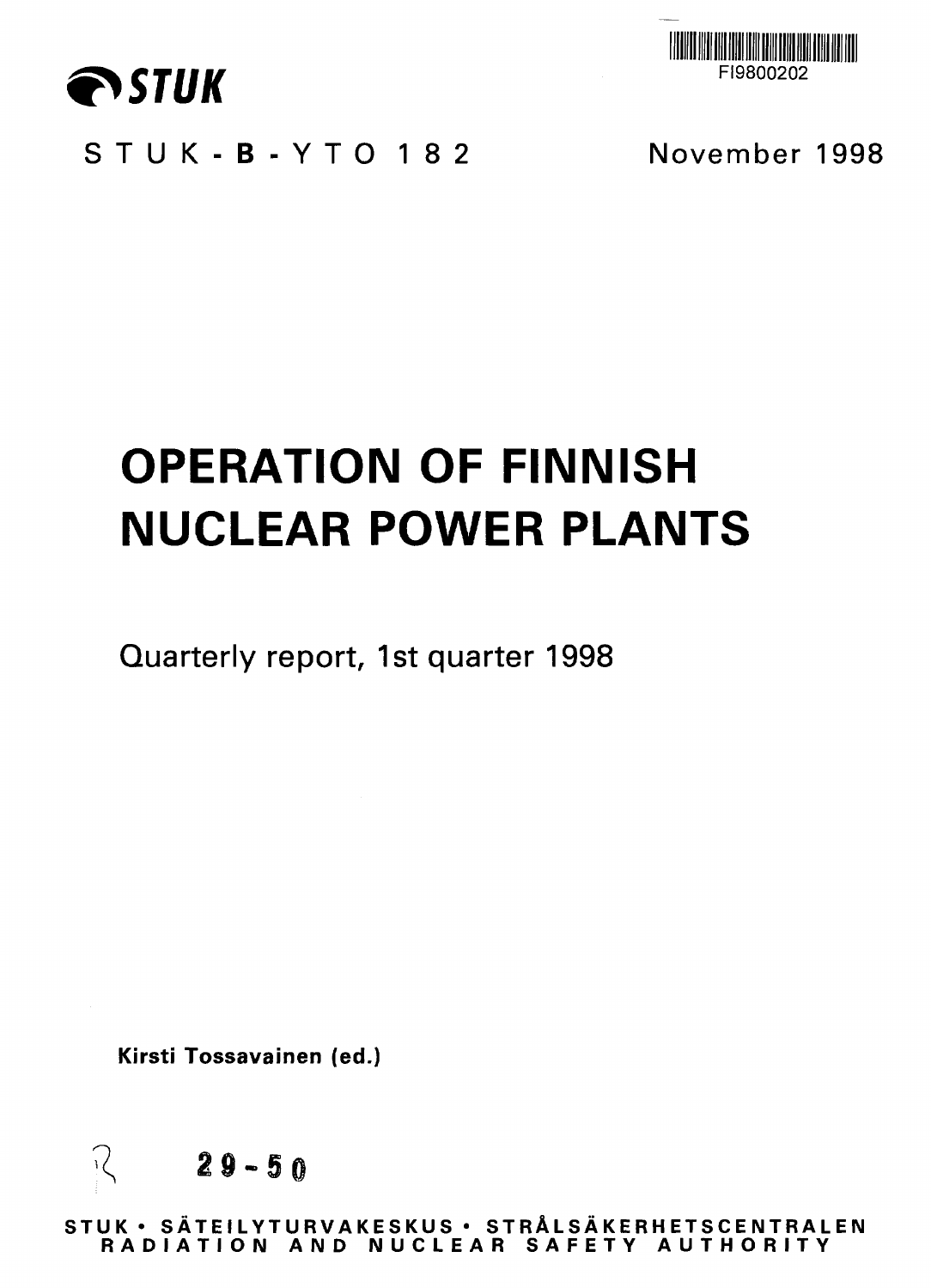ISBN 951-712-282-9 ISSN 0781-2884

Oy Edita Ab, Helsinki 1998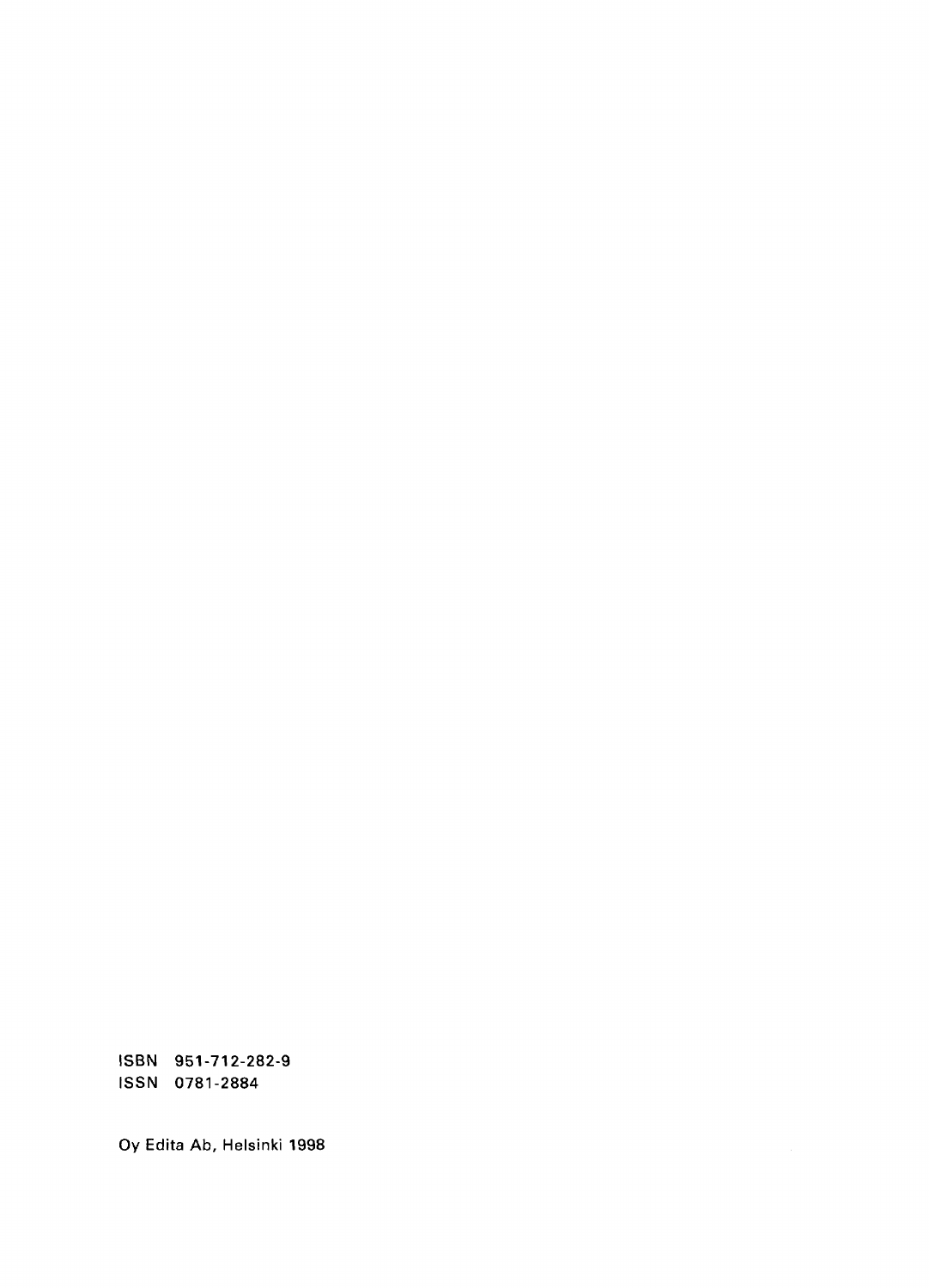*TOSSAVAINEN, Kirsti. Operation of Finnish nuclear power plants. Quarterly report, 1st quarter 1998. STUK-B-YTO 182. Helsinki 1998. 18 pp. + Appendices 2 pp.*

| ISBN | 951-712-282-9 |
|------|---------------|
| ISSN | 0781-2884     |

**Keywords:** PWR, BWR, NPP operating experience

### **ABSTRACT**

Quarterly reports on the operation of Finnish NPPs describe events and observations relating to nuclear and radiation safety that the Radiation and Nuclear Safety Authority (STUK) considers safety significant. Safety improvements at the plants are also described. The report includes a summary of the radiation safety of plant personnel and the environment and tabulated data on the plants' production and load factors.

The Finnish NPP units were in power operation for the whole first quarter of 1998. All the units were in long-term test operation at uprated power level authorised by STUK. The load factor average of the plant units was 100.8%.

An oil leak at Olkiluoto NPP Unit 2 caused an ignition that was promptly extinguished. A subsequent appraisal of the event disclosed deficiencies in the functioning of the plant unit's operating organisation and the event was classified INES level 1. Other events in this quarter had no bearing on nuclear or radiation safety.

Occupational doses and radioactive releases off-site were below authorised limits. Radioactive substances were measurable in samples collected around the plants in such quantities only as have no bearing on the radiation exposure of the population.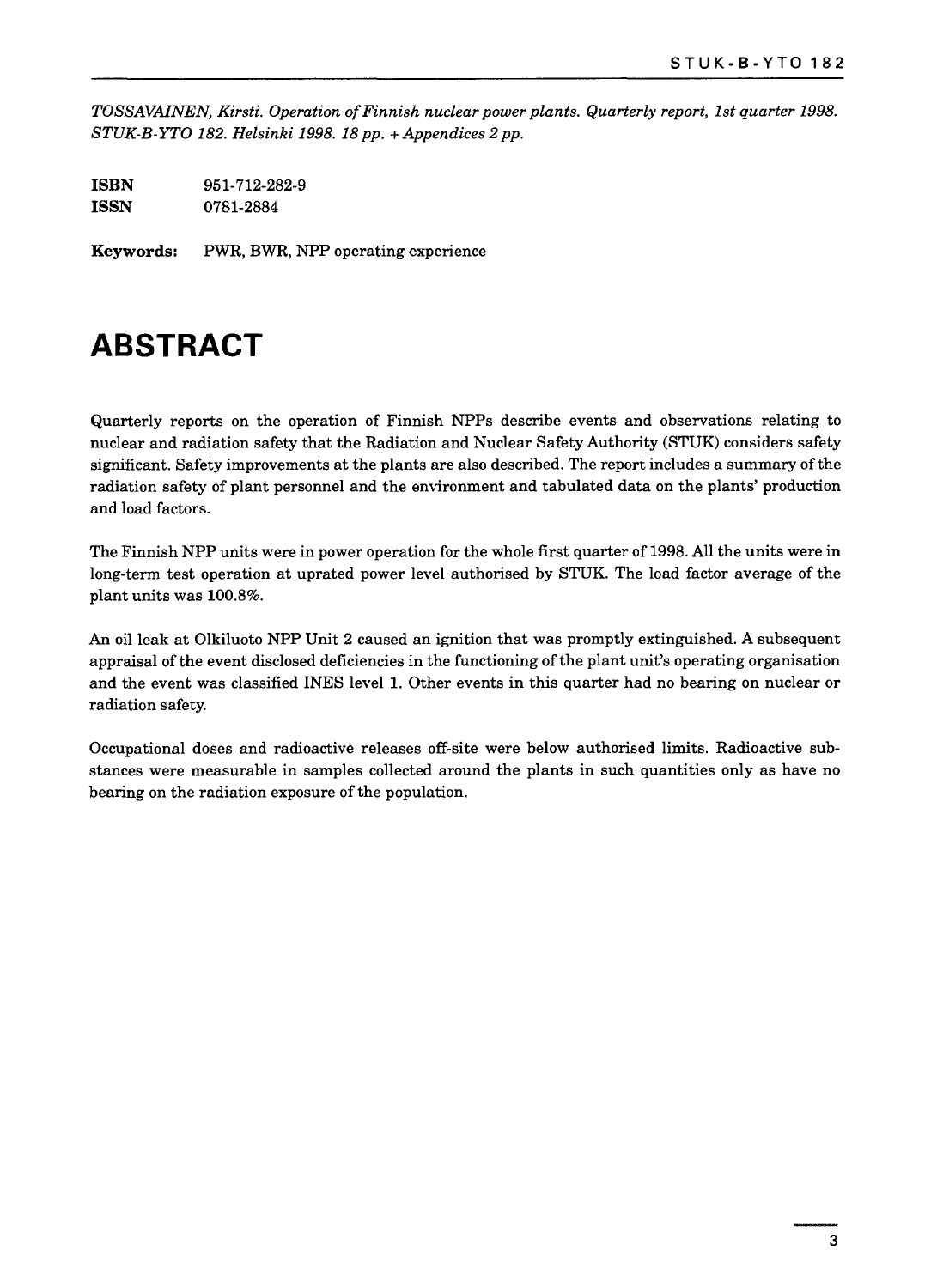## **CONTENTS**

|              | ABSTRACT                                                                                          | 3               |
|--------------|---------------------------------------------------------------------------------------------------|-----------------|
| $\mathbf{1}$ | <b>INTRODUCTION</b>                                                                               | 5               |
| $\bf{2}$     | OPERATION OF NPPS IN JANUARY-MARCH 1998                                                           | $6\phantom{1}6$ |
|              | 2.1 Production data                                                                               | $6\phantom{1}6$ |
| 3            | <b>EVENTS AND OBSERVATIONS</b>                                                                    | 10              |
|              | Loviisa 1                                                                                         | 10              |
|              | 3.1 Float position indicator of a pressurised emergency water tank malfunctioned                  | 10              |
|              | 3.2 Incorrectly installed emergency feed water pump                                               | 10              |
|              | 3.3 Incorrect interpretation of pressuriser safety valve values during testing at Loviisa 1 and 2 | 11              |
|              | Loviisa 2 No reportable events                                                                    | 12              |
|              | Olkiluoto 1 No reportable events                                                                  | 13              |
|              | Olkiluoto 2                                                                                       | 13              |
|              | 3.1 NPP fuel cladding corrosion                                                                   | 13              |
|              | 3.2 An oil leak caused an ignition                                                                | 13              |
| 4            | <b>RADIATION SAFETY</b>                                                                           | 15              |
|              | 4.1 Limitation of exposure                                                                        | 15              |
|              | 4.2 Radioactive releases into the environment                                                     | 15              |
|              | 4.3 Environmental monitoring                                                                      | 15              |
| 5            | SAFETY IMPROVEMENTS AT NPPS                                                                       | 18              |
|              | APPENDIX 1: Regulatory control of nuclear power plants                                            | 19              |
|              | APPENDIX 2: Plant data                                                                            | 20              |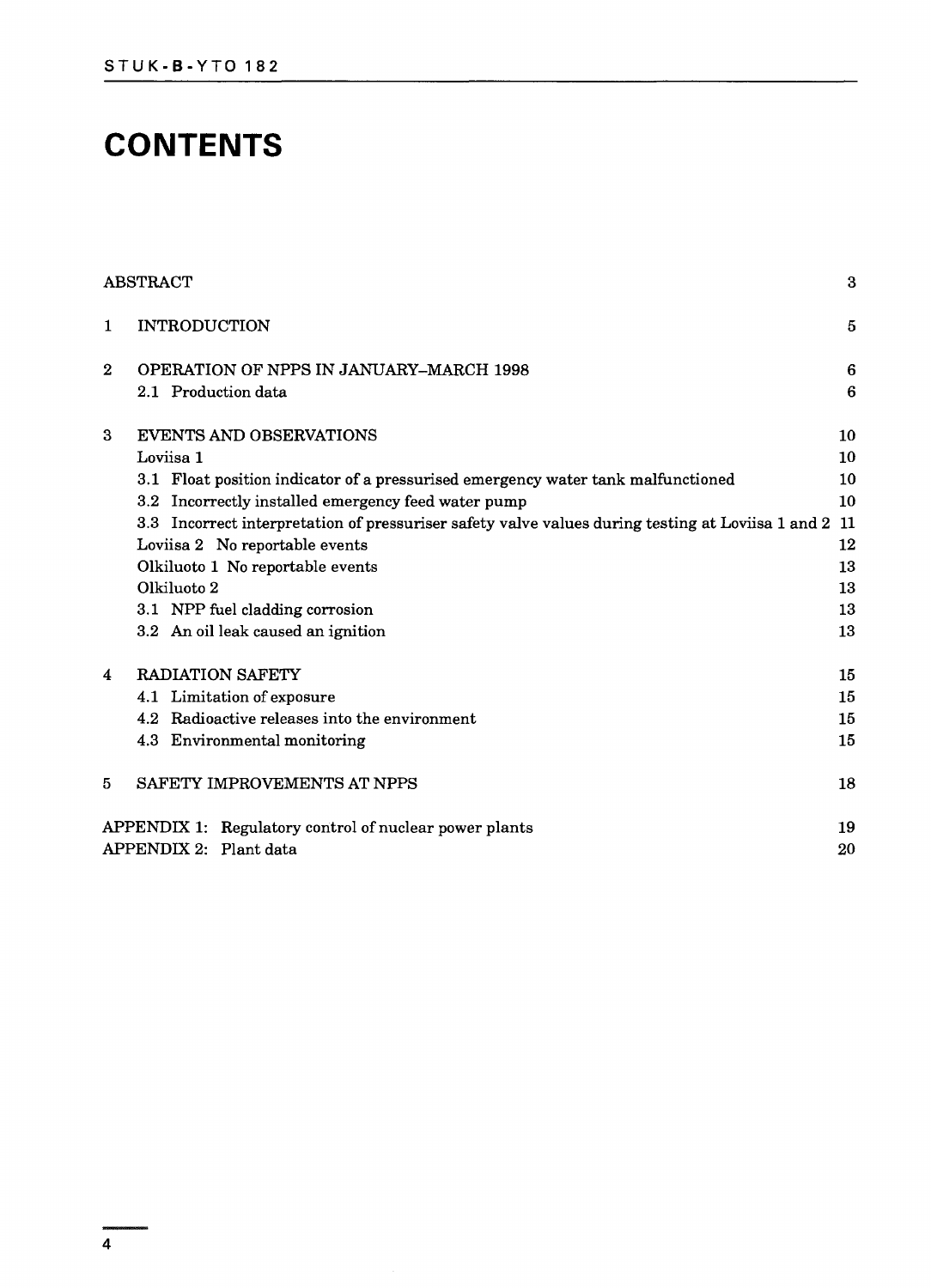### **1 INTRODUCTION**

According to the Nuclear Energy Act (990/1987), regulatory control of the use of nuclear energy in Finland belongs to the Radiation and Nuclear Safety Authority (STUK). STUK's functions also include control of physical protection and emergency preparedness, and nuclear material safeguards. The scope of NPP regulatory control and inspections is given in Appendix 1 and general information about Finnish plants in Appendix 2.

STUK publishes quarterly a report on the operation of Finnish NPPs. In this report, plant events and observations in each quarter are described, tabulated data on the plants' production and availability factors are given and the radiation safety of plant personnel and the environment is summarised. Plant safety improvements are also reported.

The report is based on information submitted to STUK by the utilities and on observations made by STUK during its regulatory activities. The events described in the report are classified on the International Nuclear Event Scale (INES).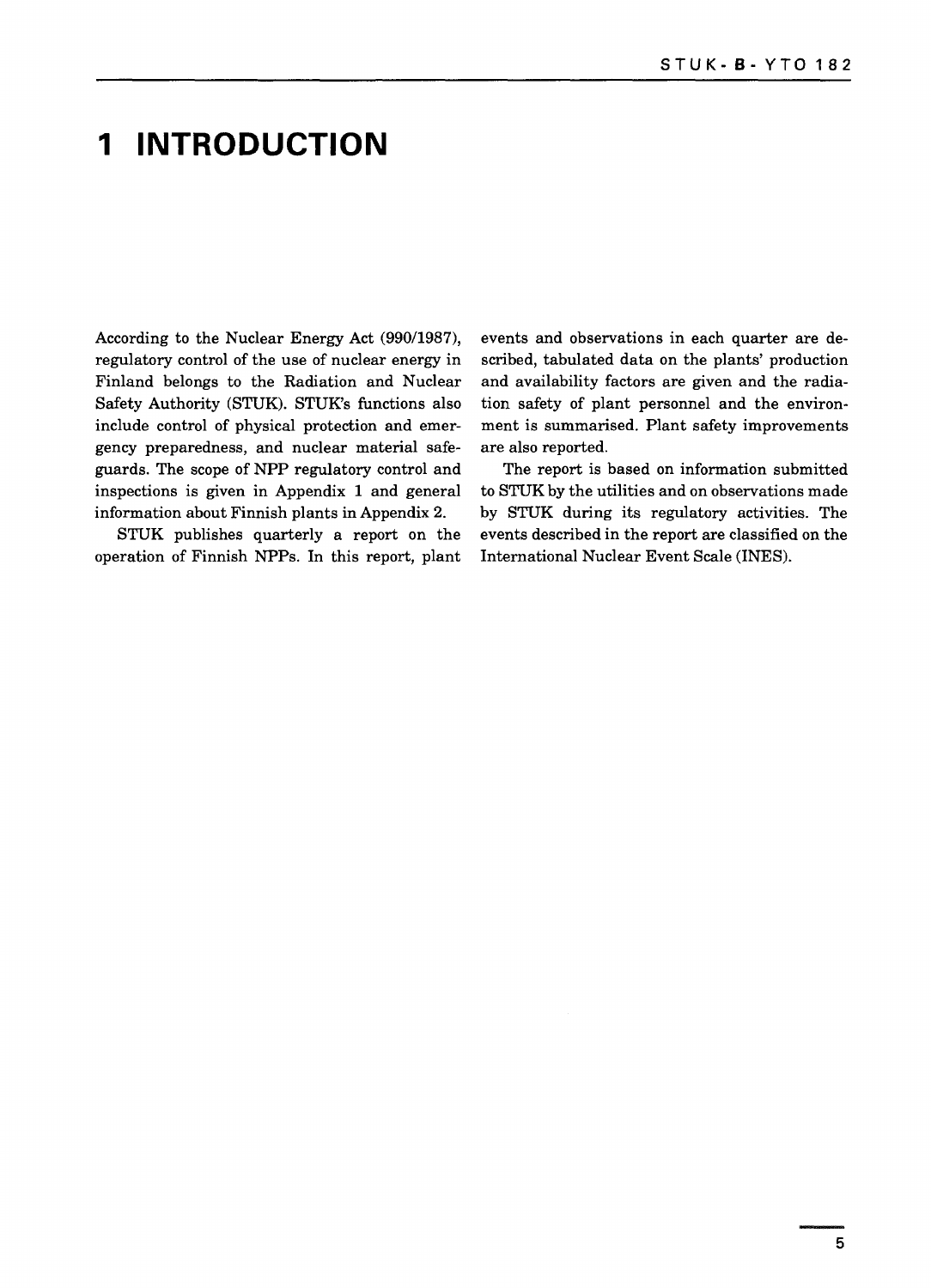## **2 OPERATION OF NPPS IN JANUARY-MARCH 1998**

*The Finnish NPPs were in power operation for the whole first quarter of 1998.*

#### **2.1 Production data**

Nuclear's share of total electricity production in Finland in this quarter was 28.3% and the load factor average of the plant units was 100.8%. Detailed production and availability figures are given in Tables I and II.

Long-term test operation at uprated reactor power levels approved by STUK continued at all plant units. The reactors of the Loviisa units operated at 107% and those of Olkiluoto at 108.6% power.

Power diagrams describing electricity generation at each plant unit and the causes of power reductions are given in Figs 1—4.

| (gross, TWh)                                                                                               | <b>Availability</b><br>factor $(% )$ |                                                                                     | Load<br>factor $(%)$ <sup>a)</sup> |                                                                                                                                                                                                                                   |
|------------------------------------------------------------------------------------------------------------|--------------------------------------|-------------------------------------------------------------------------------------|------------------------------------|-----------------------------------------------------------------------------------------------------------------------------------------------------------------------------------------------------------------------------------|
| <b>First</b><br>1997<br>quarter<br>1998                                                                    | <b>First</b><br>quarter<br>1998      | 1997                                                                                | <b>First</b><br>quarter<br>1998    | 1997                                                                                                                                                                                                                              |
| 1.08<br>3.98                                                                                               | 100,0                                | 94.9                                                                                | 100.4                              | 93.6                                                                                                                                                                                                                              |
| 1.10<br>3.99                                                                                               | 100.0                                | 94.4                                                                                | 101.8                              | 93.6                                                                                                                                                                                                                              |
| 1.79<br>6.61                                                                                               | 100.0                                | 94.2                                                                                | 101.1                              | 93.9                                                                                                                                                                                                                              |
| 6.31                                                                                                       | 100.0                                | 94.2                                                                                | 99.8                               | 93.6                                                                                                                                                                                                                              |
| Availability factor = $\frac{\text{generator synchronized (h)}}{\text{error}}$ . 100%<br>calendar time (h) |                                      |                                                                                     |                                    |                                                                                                                                                                                                                                   |
| electrical power (gross).                                                                                  |                                      | Load factor = $\frac{gross$ electricity production<br>rated power calendar time (h) |                                    | a) The load factor average takes the plant unit power upratings into account in such a way that the value of rated<br>electrical power that corresponds to maximum allowable reactor power in each point of time is used as rated |

#### *Table I. Plant electricity production and availability.*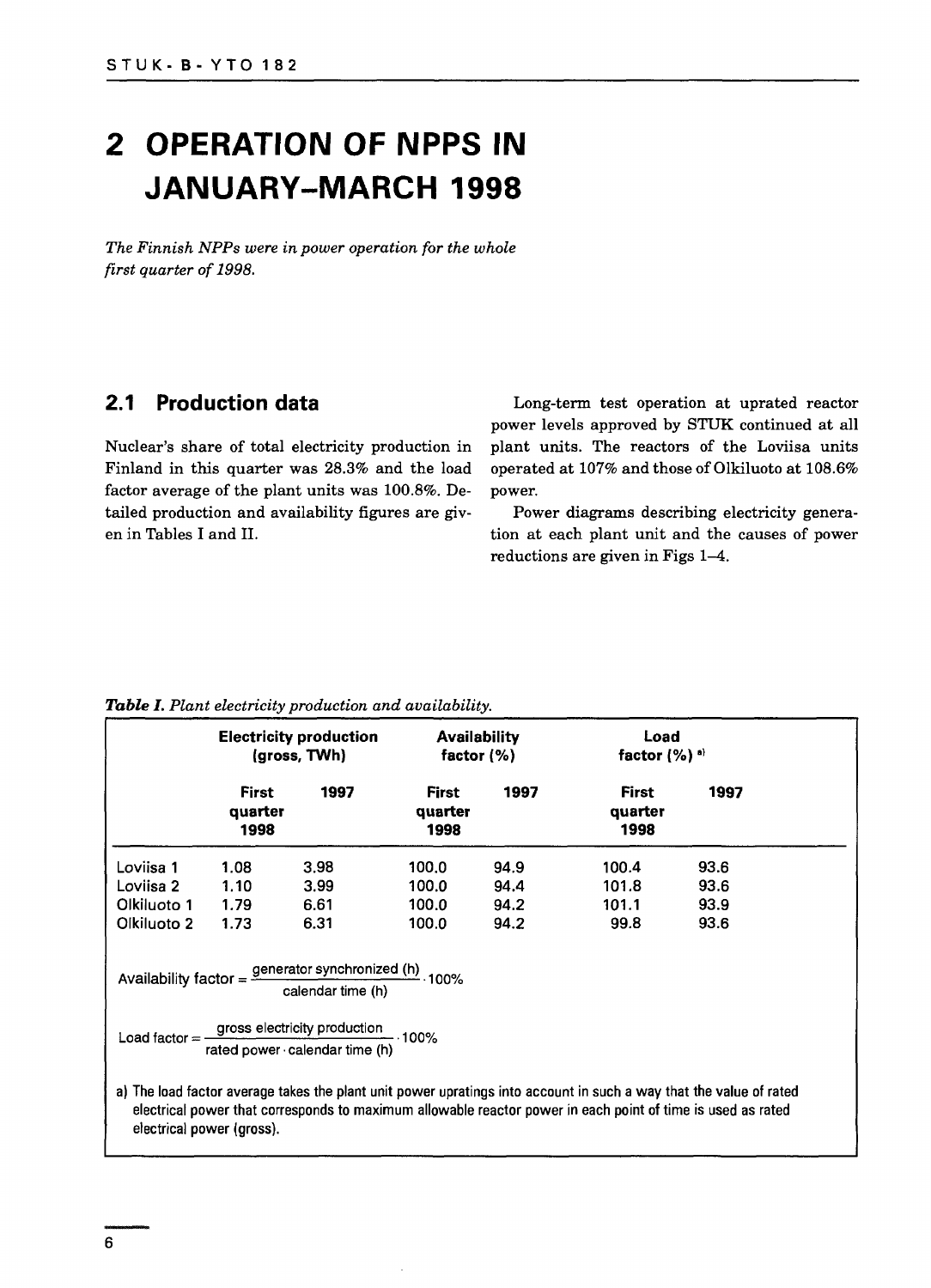|                                                                       | <b>First</b><br>quarter<br>1998 | 1997    | 1996 |  |
|-----------------------------------------------------------------------|---------------------------------|---------|------|--|
| Nuclear electricity production<br>(net, TWh) a)                       | 5.5                             | 20.0    | 18.7 |  |
| Total electricity production<br>in Finland (net, TWh) a)              | 19.3                            | 65.9    | 66.4 |  |
| Nuclear's share of total<br>electricity production (%)                | 28.3                            | 30.4    | 28.2 |  |
| Load factor averages<br>of Finnish plant units (%)                    | 100.8 b)                        | 93.7 b) | 90.8 |  |
| a) Source: Statistics compiled by the Finnish Electricity Association |                                 |         |      |  |

#### Table II. Nuclear energy in Finnish electricity production.

b) The load factor average takes the plant unit power upratings into account in such a way that the value of rated

electrical power that corresponds to maximum allowable reactor power in each point of time is used as ratedelectrical power (gross).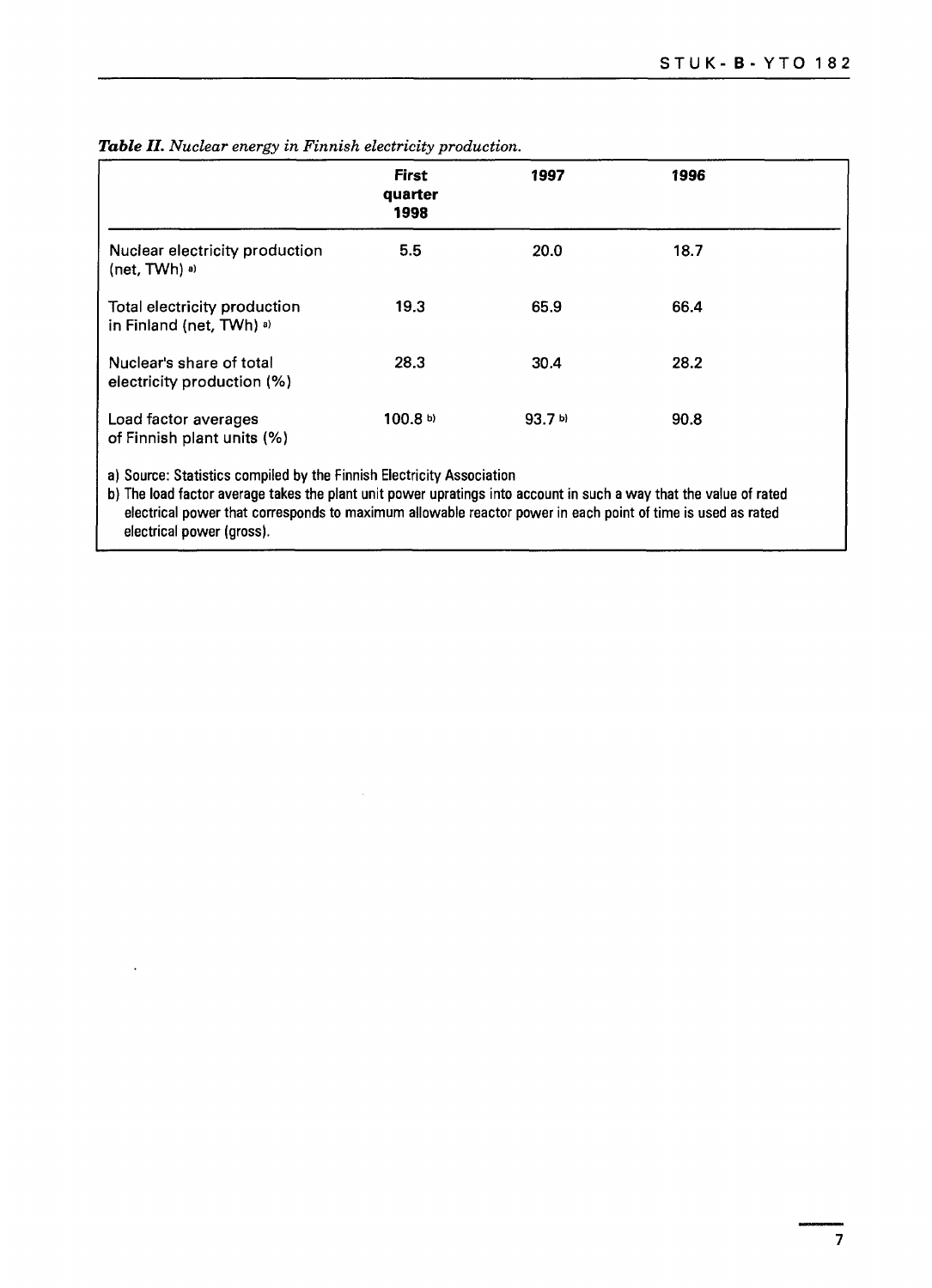

Fig 1. Daily average gross power of Loviisa 1 in January-March 1998.



Fig 2. Daily average gross power of Loviisa 2 in January-March 1998.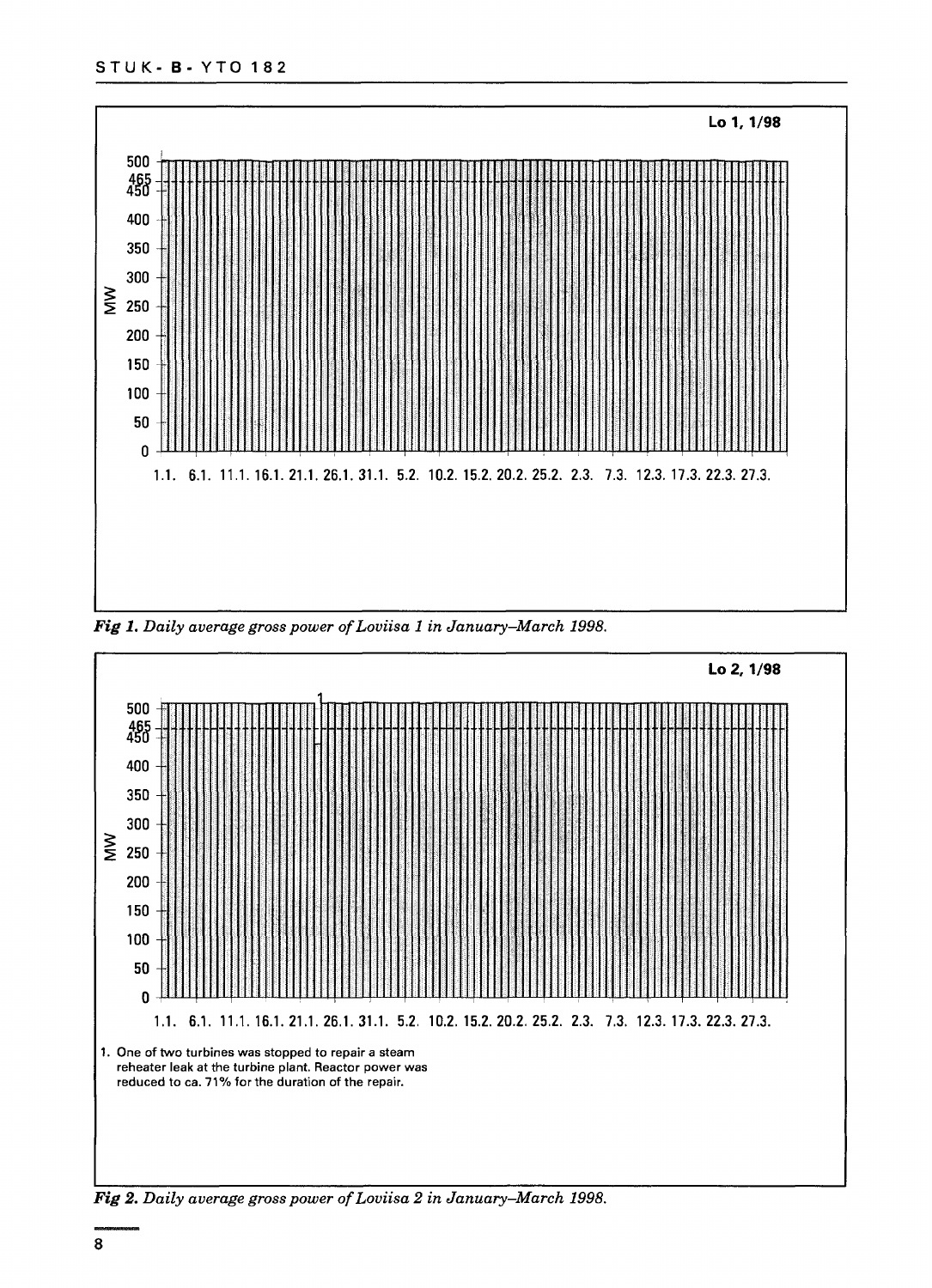

Fig 3. Daily average gross power of Olkiluoto 1 in January-March 1998.



Fig 4. Daily average gross power of Olkiluoto 2 in January-March 1998.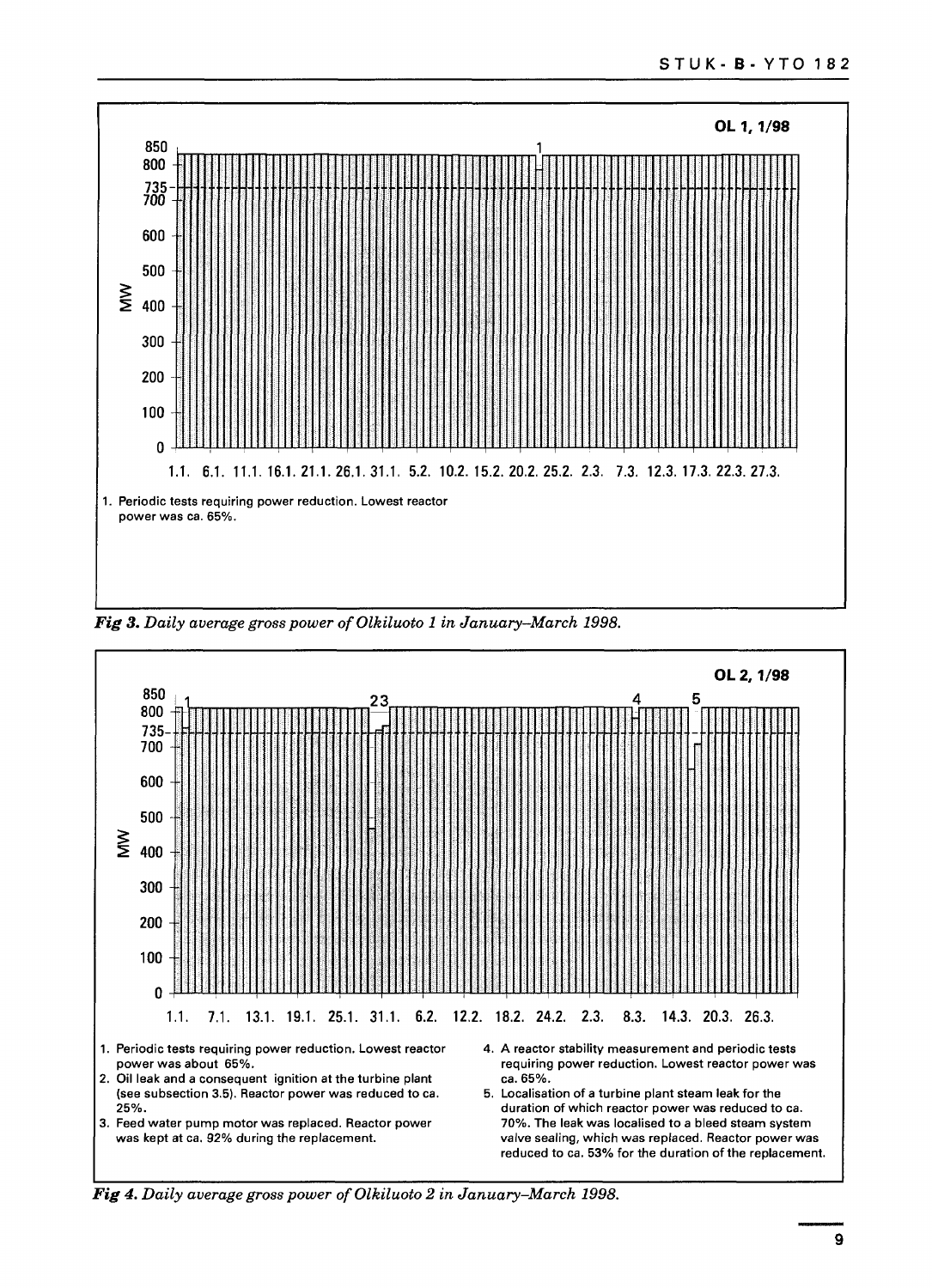### **3 EVENTS AND OBSERVATIONS**

#### **Loviisa 1**

*In the first quarter of 1998, a float position indicator malfunction was observed in a pressurised emergency water tank as well as an error in the method of installation of an emergency feed water pump in the secondary circuit. Primary circuit pressuriser safety valve values were incorrectly interpreted during testing at both Loviisa plant units. These events were classified INES level 0.*

#### **3.1 Float position indicator of a pressurised emergency water tank malfunctioned**

The sinking of a float of a pressurised emergency water tank at Loviisa 2, which was observed in the autumn of 1997 (see STUK-B-YTO 169, 1998), lead to inspections at Loviisa 1, too. On 7 January 1998, the position indicators of three emergency water tanks were checked since their operation could not be guaranteed after maintenance measures taken in the 1997 annual maintenance outage. The operation of the fourth position indicator had already been demonstrated in an annual maintenance outage.

A float prevents the access of nitrogen gas to the reactor in accidents. When the water level in a tank decreases the float sinks along with it and closes the discharge pipe. For inspection purposes, the level of the tanks, one at a time, was decreased to ascertain the correct functioning of the float's position indicator. One tank's position indicator failed to operate at Loviisa 1. The position indicator, which failed in the upper position (normal position), was in one of two "hot tanks". The water in two of four emergency cooling system tanks is kept at ca. 100°C to reduce the effects of heat stress on the reactor pressure vessel.

Substitutive procedures were introduced at Loviisa plant to ascertain the funtioning of the float. The failed position indication function was replaced by regular float manoeuvring tests. In addition, the hot emergency water tanks of both

plant units were subjected to a water level reduction test. The tank with defective position indication mechanisms was subjected to weekly tests. Furthermore, enough water was removed from this tank to reliably ascertain the operation of the float by position indicator manoeuvring. The operation of the position indicator was confirmed by Xray examination. This testing method was replaced in February with a simpler procedure for weekly ascertaining the float's correct position by ultrasonic testing through the tank wall and without reducing the water level. This substitutive procedure will be in use at both Loviisa plant units until the 1998 annual maintenance outages.

#### **3.2 Incorrectly installed emergency feed water pump**

At Loviisa 1 on 17 March 1998, a faulty flanged joint between the pressure side and piping of one of two pumps in the secondary circuit emergency feed water system was observed. The fault was revealed when a leak was observed in the flanged joint when preparing for the pump's testing. The same joint had leaked on 19 January 1998 during the pump's periodic testing. A worker was exposed to a steam jet but not injured. The leak was repaired by a sealing replacement.

Emergency feed water pumps automatically start to inject water to the plant unit's steam generators for example in case the primary feed water pumps trip.

Investigation revealed that the fastening flang-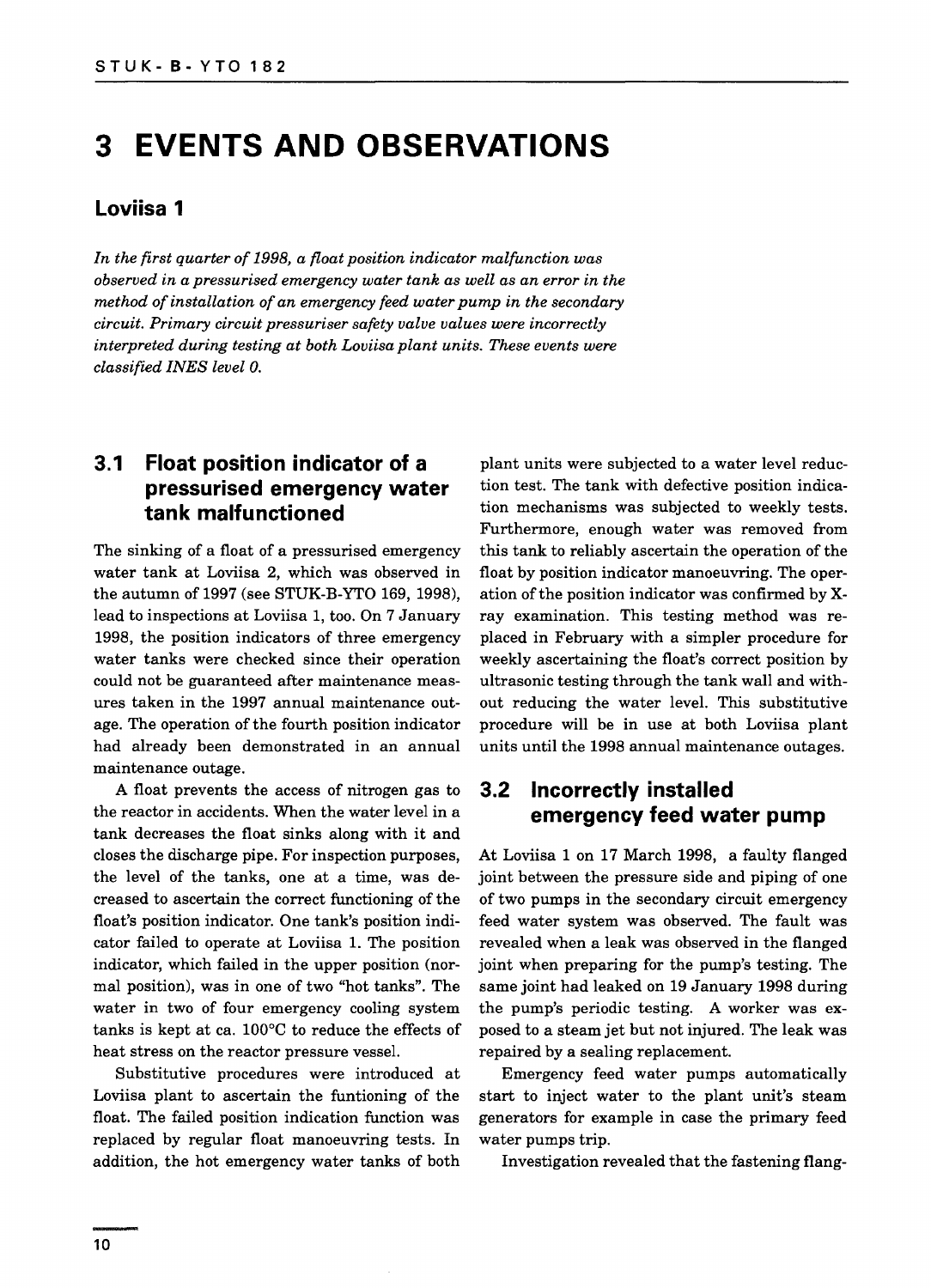es of the pump and piping complied with different standards. The screw fastening holes of the flanges were on different-sized perimeters (difference between the diameters was 10.5 mm) which is why the loading on fixing screws was off-centre. Eccentrical loading will cause a "plastic hinge" in screws that are pre-tightened, i.e. the entire crosssectional area of the screw is in the same state and even the slightest increase in loading will permanently elongate the screws. With increased loading, for example during pump start-up, the screws become more elongated and make the joint loose.

Due to a pump failure at Loviisa 1, the pump in question had been transferred from Loviisa 2 to Loviisa 1 in the 1997 annual maintenance outage (STUK-B-YTO 169). In connection with the transfer, the effect of flanges that do not comply with the same standard was overlooked. The repaired Loviisa 1 pump was installed at Loviisa 2.

Because there had been two leaks, the emergency feed water system's reliability could not be entirely trusted anymore. The pump's incorrect installation had minor bearing on the plant unit's safety, however.

The fixing screws were temporarily replaced with headless screws that are thin in the middle. In addition, a 10-mm thick, loose base plate was mounted beneath the nuts. With these modifications the screws became axially loaded, which prevents the flanges from becoming loose. Shields were also mounted around the joint for reasons of occupational safety. The flanges will be replaced in the 1998 annual maintenance outage to ensure that they all comply with the same standard. Screws thin in the middle were originally used in the installation of the repaired Loviisa 1 pump that was transferred to Loviisa 2, and this problem did not occur there.

#### **3.3 Incorrect interpretation of pressuriser safety valve values during testing at Loviisa 1 and 2**

It was discovered at both Loviisa plant units on 20 March 1998 that the opening pressures of the safety valves of the primary circuit pressuriser had been set too high. The mistakes in the setting of the opening pressure had been made in the 1997 annual maintenance outage and revealed during periodic inspections of valve testing equipment.

The pressuriser adjusts primary circuit pressure and maintains it sufficiently high and stable during reactor operation. It has two safety valves guided by three pilot valves. Of the pilot valves of both main valves two are in service and one on standby. One main valve is set to open at the highest primary circuit operating pressure, i.e. 13.6 MPa. The other valve's opening pressure is 14.3 MPa.

To set the opening pressure of the pressuriser pilot valves, a test set was taken into service at Loviisa plant in spring 1997 for testing and adjusting the pilot valves in a pressure and temperature equivalent to the process circumstances. This test set was used for adjusting the pilot valves of the pressuriser safety valves of both plant units in the annual maintenance outage of autumn 1997. As a deviation from plant normal procedures, the pressure measurements indicated overpressure, not absolute pressure. Therefore, the opening pressures of the pilot valves of the pressuriser safety valves were set 0.1 MPa too high.

This error was due to some misunderstandings in the purchase of pressure transmitters for the test set. As established in regular procedures, Imatran Voima Oy ordered the test set calibrated for absolute pressure. The delivered test set was calibrated for overpressure, however, which was not noticed when the set was taken into use at Loviisa plant.

The meaning of incorrect pressure settings to reactor and primary circuit pressure control was examined. Set pressure was so little exceeded that it has no bearing on primary circuit overpressure protection or plant behaviour in transient situations.

The incorrect pressure settings will be changed in the 1998 annual maintenance outages. When components are ordered in the future, special attention will be paid to the definition of values. Specifications will be made more explicit to avoid incorrect interpretations by manufacturer and receiving personnel. In addition, training in the matter will be arranged to relevant personnel at Loviisa plant.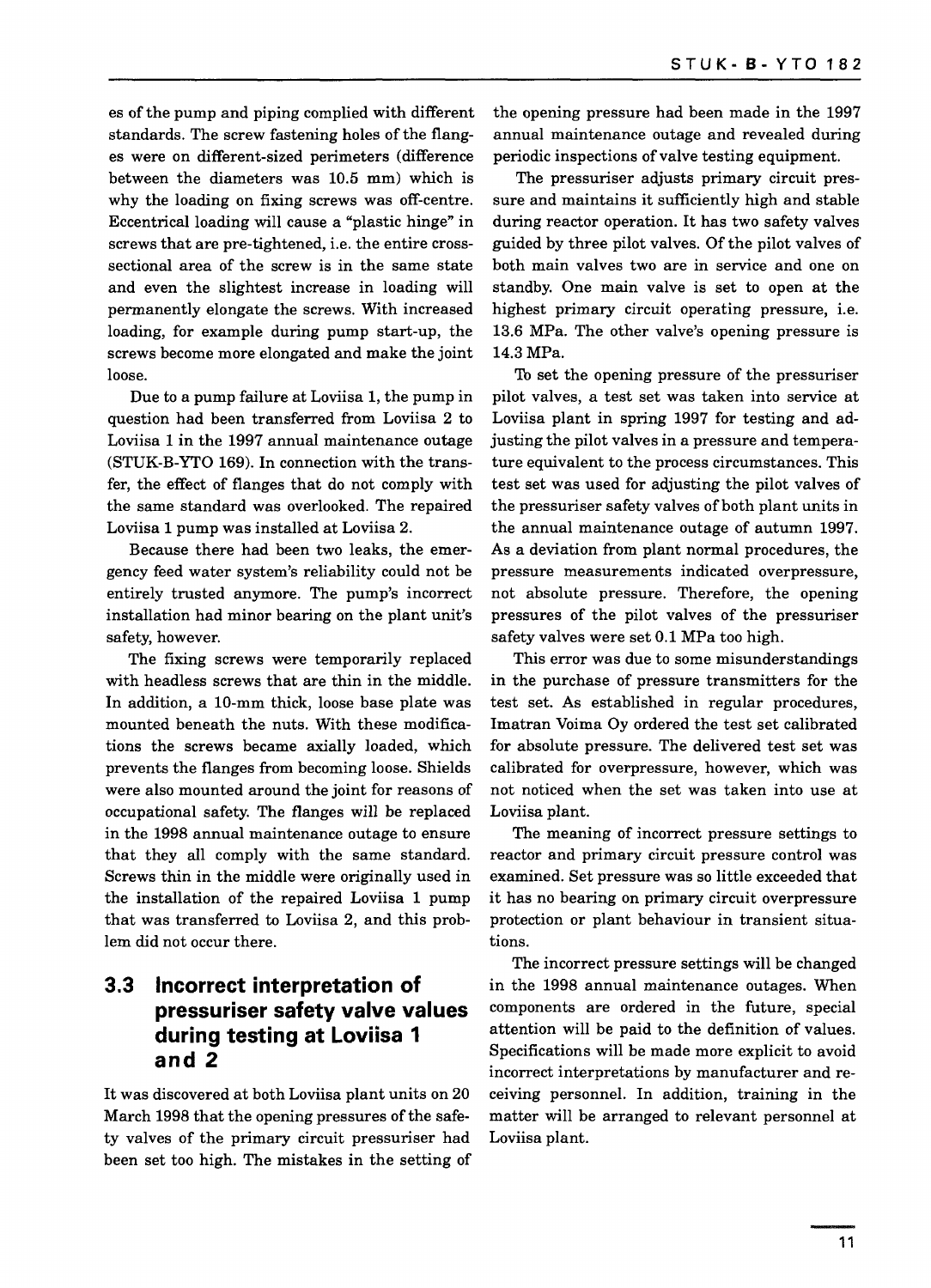### **Loviisa 2**

*No reportable events occurred at Loviisa 2 in the first quarter of 1998.*

 $\bar{\mathcal{A}}$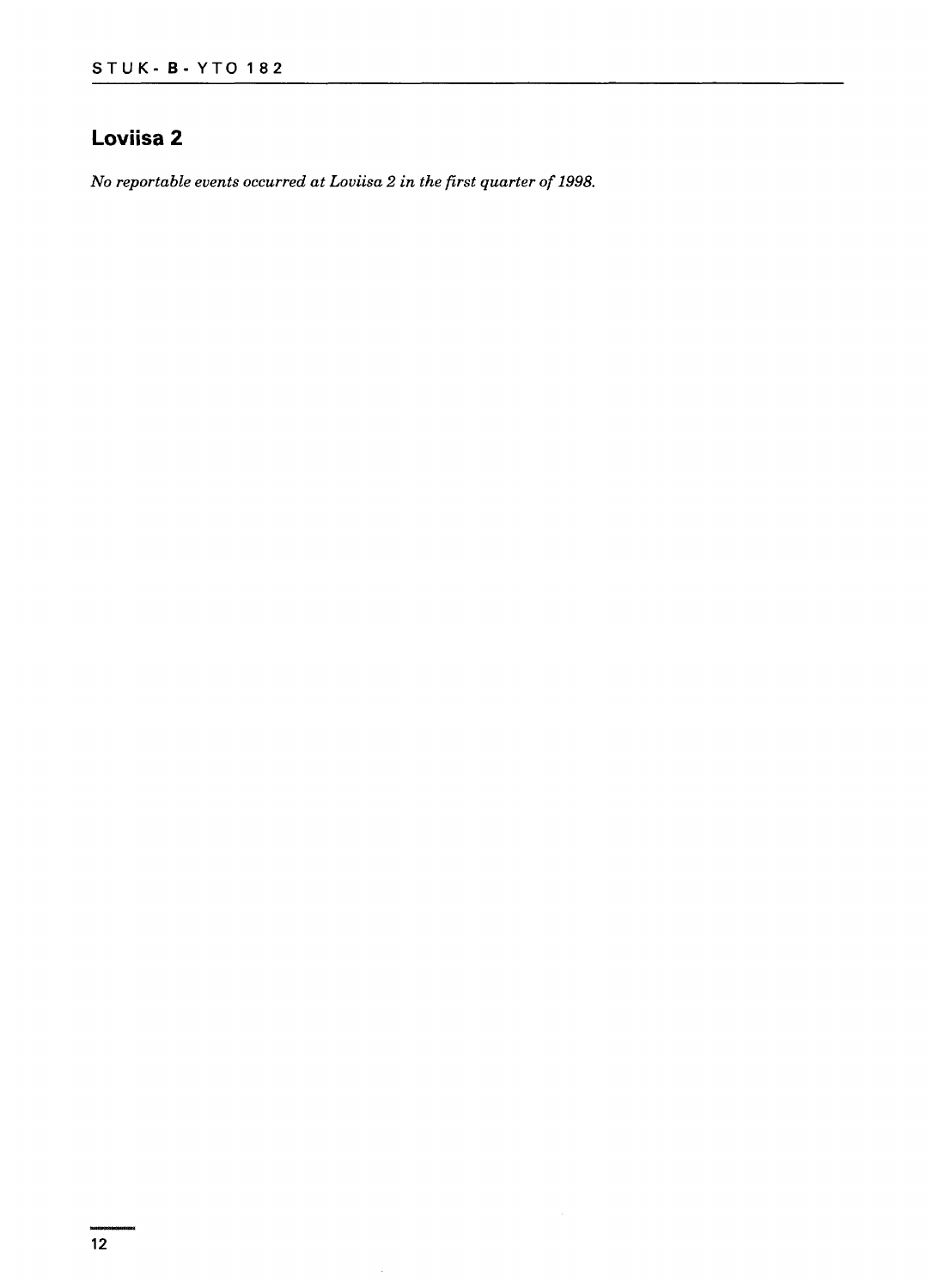#### **Olkiluoto 1**

*No reportable events occurred at Olkiluoto 1 in the first quarter of 1998.*

#### **Olkiluoto 2**

*Exceptional nuclear fuel cladding corrosion at the plant unit was examined. On the basis of preliminary results it was classified INES level 0. An oil leak caused an ignition, which was promptly extinguished. The event's subsequent appraisal revealed shortcomings in the functioning of the plant unit's operating organisation and it was thus classified INES level 1.*

#### **3.1 NPP fuel cladding corrosion**

The examination of nuclear fuel cladding corrosion at Olkiluoto 2 was started after abnormal oxide layer buildup was observed on nuclear fuel rods in visual examinations in the 1997 annual maintenance outage. Corresponding corrosion had occurred in nuclear fuel rods of the same type at the Swiss Leibstadt NPP.

The Olkiluoto 2 reactor has 500 fuel assemblies, each containing about 100 fuel rods. The fuel rods are thin pipes filled with uraniumdioxide pellets and gas-tightly closed at both ends. The fuel rod walls form a cladding that prevents the release of fission products, which build up during reactor operation, from the fuel to the reactor coolant. The amount of gaseous radioactive substances is monitored by continous-operation process measurements and the amount of radioactive substances dissolved in water by regular laboratory measurements. The measurements have shown that no fuel leaks have occurred in consequence of the increase in cladding corrosion in the time period in question.

Teollisuuden Voima Oy drew up a corrosion study programme. The first phase was implemented during the 1997-1998 operating cycle with fuel assemblies stored in the refuelling pool and the second phase during the annual refuelling outage with assemblies from the reactor. Possible further measures will be decided on the basis of the results.

The slight increase in the oxide layer buildup has no bearing on plant safety during normal operation.

#### **3.2 An oil leak caused an ignition**

An oil leak was observed in the turbine control oil system of Olkiluoto 2 during the night of 28 January 1998. In consequence of the leak, steam piping insulation ignited. Firemen in oil control duties onsite promptly extinguished the ignition.

The plant unit was in power operation when, during a night shift inspection round, it was detected that the oil level of the turbine main oil tank had began to decrease. The oil leak was localised into a valve in the turbine control oil system. After leak localisation, the plant unit's power was decreased to 75% and the leak stopped when the leaking pressure indicator valve was closed. Because there was a fire hazard the plant fire brigade was called to control the oil.

After the leak had ended, check-up rounds were made at the turbine plant during which oil smoke and an ignition were observed below the leak point on the surface of a pipe connecting to the main steam system. The firemen promptly extinguished the ignition. The plant unit power was decreased to 25% and, for the sake of safety, also the Eurajoki and Rauma (neighbouring municipalities) fire brigades were called onsite. The ignition did not cause any personal injuries or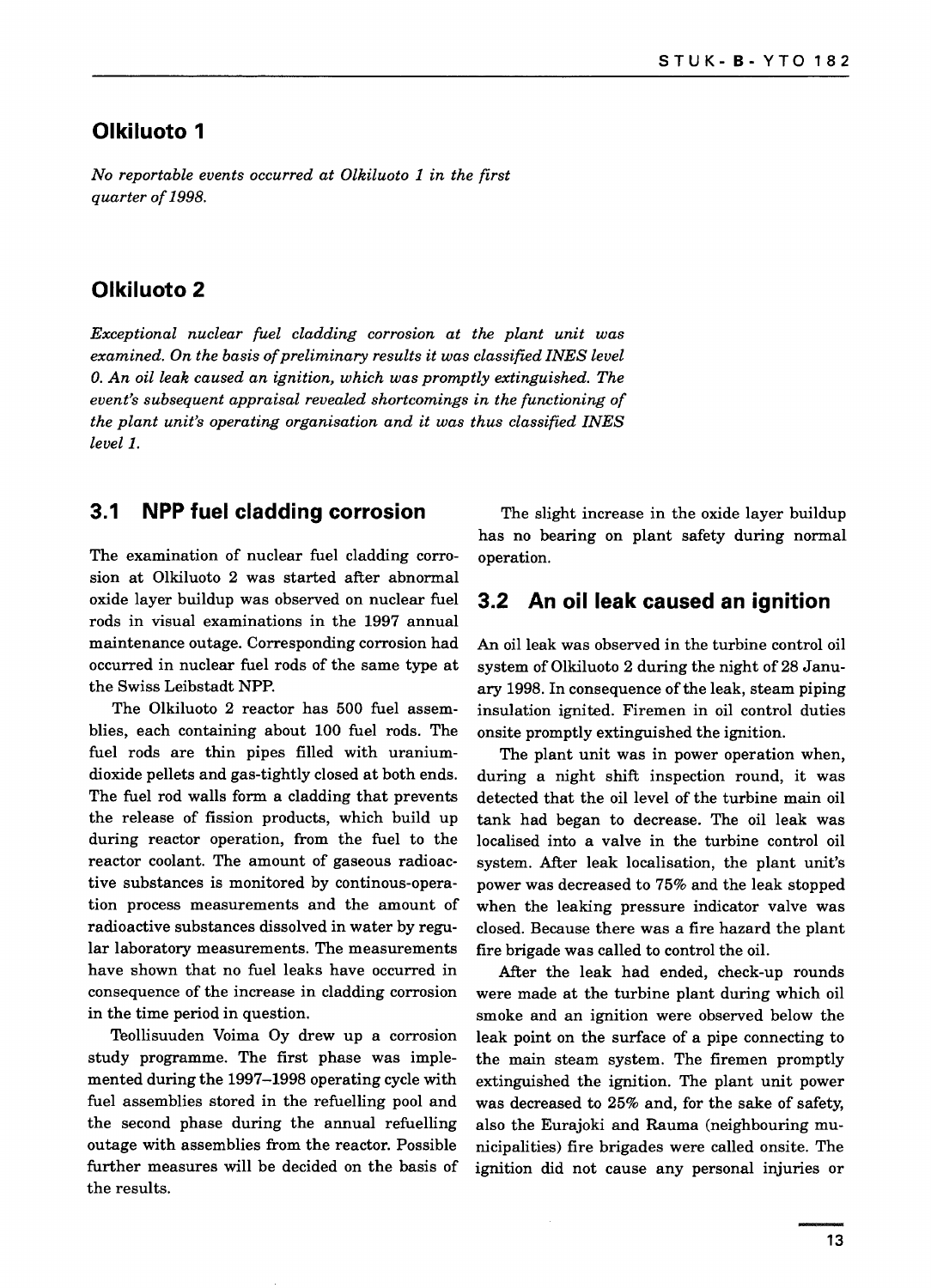significant material damage.

In BWRs of the Olkiluoto type steam is directed to the turbine plant. It contains short-lived activation products of oxygen and nitrogen. The radiation level of the turbine plant is so high during plant operation that work there is avoided during full power operation. When power was reduced, the radiation level in the turbine hall fell enough to make possible fire guarding, cleaning of surfaces from oil and later examination. After cleaning and check-up, power ascension to full power was started at 11.10 hours on 29 January 1998. Fire-watching in the turbine hall was discontinued in the morning of 30 January 1998.

The ignition was caused by oil and insulation mass on a hot pipe surface. The oil leak for its part was attributed to a failed valve in the high pressure turbine control oil system. Inspections ascertained that the valve's bellows sealing had broken.

The oil leak was about 900 1, which makes a significant fire load. The event did not endanger plant safety because the ignition was promptly detected and extinguished. The collective dose incurred by those later participating in cleaning and checkup was about 30 mmanSv, i.e. less than 2% of the 1997 collective dose for both Olkiluoto plant units. The event had no bearing on environmental radiation safety.

Later examination of the event revealed some matters requiring improvement. For example, there were delays in the detection and stopping of the oil leak and the fire detection system of the turbine plant was not sensitive enough to detect the amount of oil smoke or mist; also, the flow of information within the organisation of Teollisuuden Voima Oy was not adequate. After the incident, the utility has increased monitoring of the plant by increased control measures by the shift personnel. In addition, smoke detectors were tested and found operational. The sufficiency of the fire detection and alarm system that covers the area in question will be assessed by the next annual maintenance outage. Teollisuuden Voima Oy's directions for internally providing an alarm have also been revised. A computer-assisted contact and alarm system is being taken into use.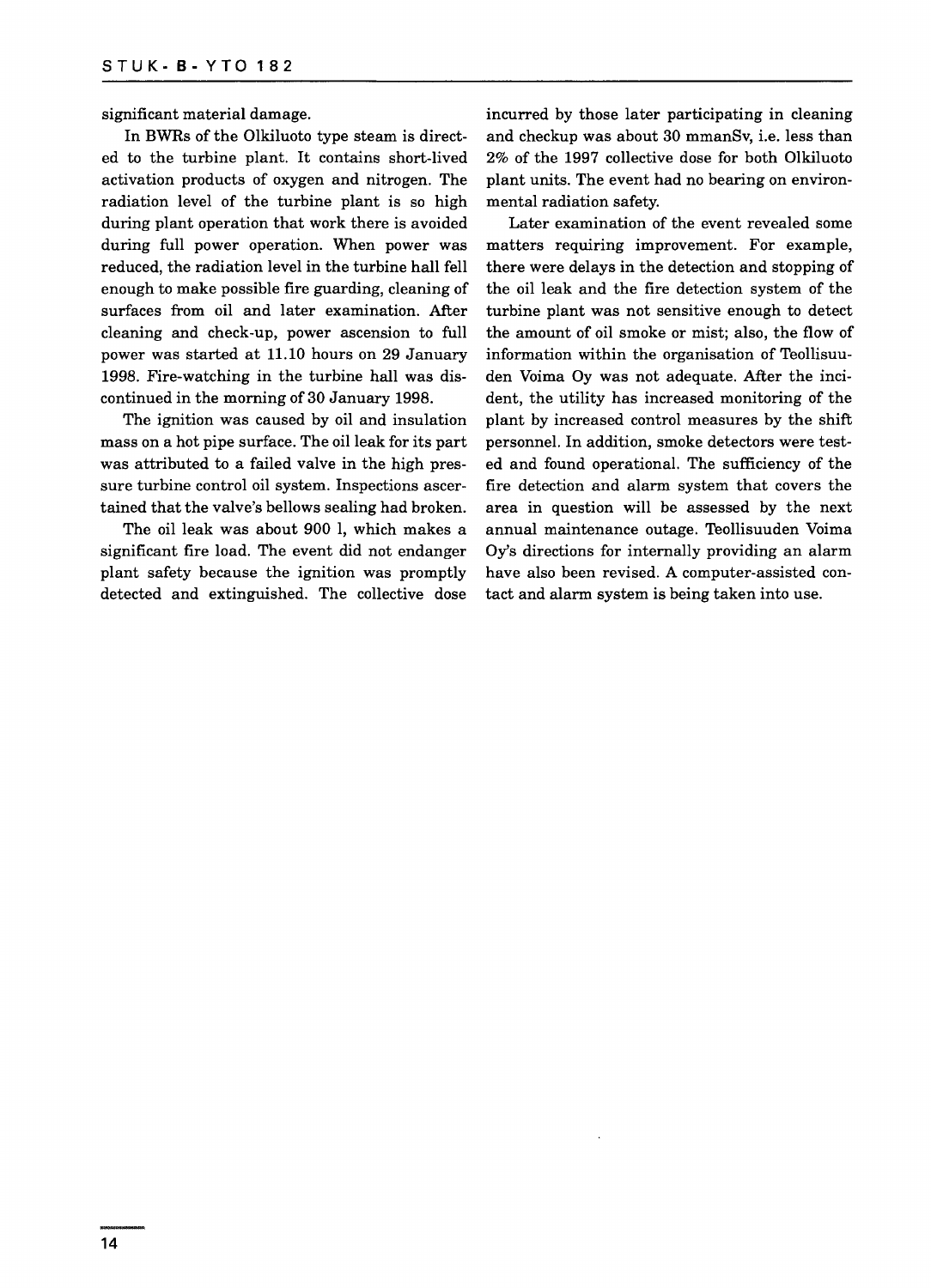### **4 RADIATION SAFETY**

*Individual doses to NPP personnel did not exceed the dose limits. Environmental releases were also well below the release limits. In samples collected around NPPs, radioactive substances originating from the plants were measurable in such quantities only as have no bearing on the radiation exposure of the population.*

#### **4.1 Limitation of exposure**

The highest individual dose received at a Finnish NPP in the first annual quarter was 4.9 mSv and it was received at Loviisa NPP. The Radiation Decree stipulates that the effective dose caused by radiation work to a worker shall not exceed 50 mSv in any single year. The dose may not exceed 20 mSv per year as an average over any period of five years. The radiation doses received at Loviisa and Olkiluoto NPPs have been below authorised limits.

Occupational dose is mainly incurred in work performed during annual maintenance outages. Neither NPP underwent annual maintenance in this quarter.

The individual dose distribution of NPP personnel is given in Table III, which specifies the number of exposed individuals by dose range and plant site. This information is from STUK's Central Dose Register.

Collective occupational dose for the Loviisa plant units was 0.04 manSv in the first quarter of 1998 and 0.09 manSv for the Olkiluoto units. According to a STUK Guide, the collective dose limit for one plant unit is 2.5 manSv per one gigawatt of net electrical power averaged over two successive years. When the effect of the power upratings of the plant units is assessed calculationally the limit value is 1.14 manSv for Loviisa 1 and 2,1.88 manSv for Olkiluoto 1, and 1.81 manSv for Olkiluoto 2.

#### **4.2 Radioactive releases into the environment**

In Table *TV,* the releases of radioactive substances measured at each plant site and the annual release limits are given. During this report period, releases into the environment were well before authorised limits.

#### **4.3 Environmental monitoring**

Radiation safety in the vicinity of Finnish NPPs is ensured by regular sampling and analysis programmes. The environmental distribution of radioactive releases and their transfer to food chains is monitored to ensure that the releases remain below authorised limits.

In the first annual quarter, a total of 103 environmental samples were analysed according to programmes. The tritium content of one sample of sea water collected in the environment of Loviisa NPP exceeded normal level. Cobalt-60 originating from Olkiluoto NPP was measured in one sample of air. The detected concentrations were low and require no action.

Radioactive isotopes of strontium and caesium (strontium-90, caesium-134 and -137), plutonium (plutonium-238 and -239,-240) and tritium originating from the Chernobyl accident and the fallout from nuclear weapons tests are still measurable in environmental samples. Natural radioactive substances (i.a. beryllium-7, potassium-40 and uranium and thorium with their decay products) are also detected. Their concentrations are usually higher than the concentrations of nuclides originating from the power plants or fallout.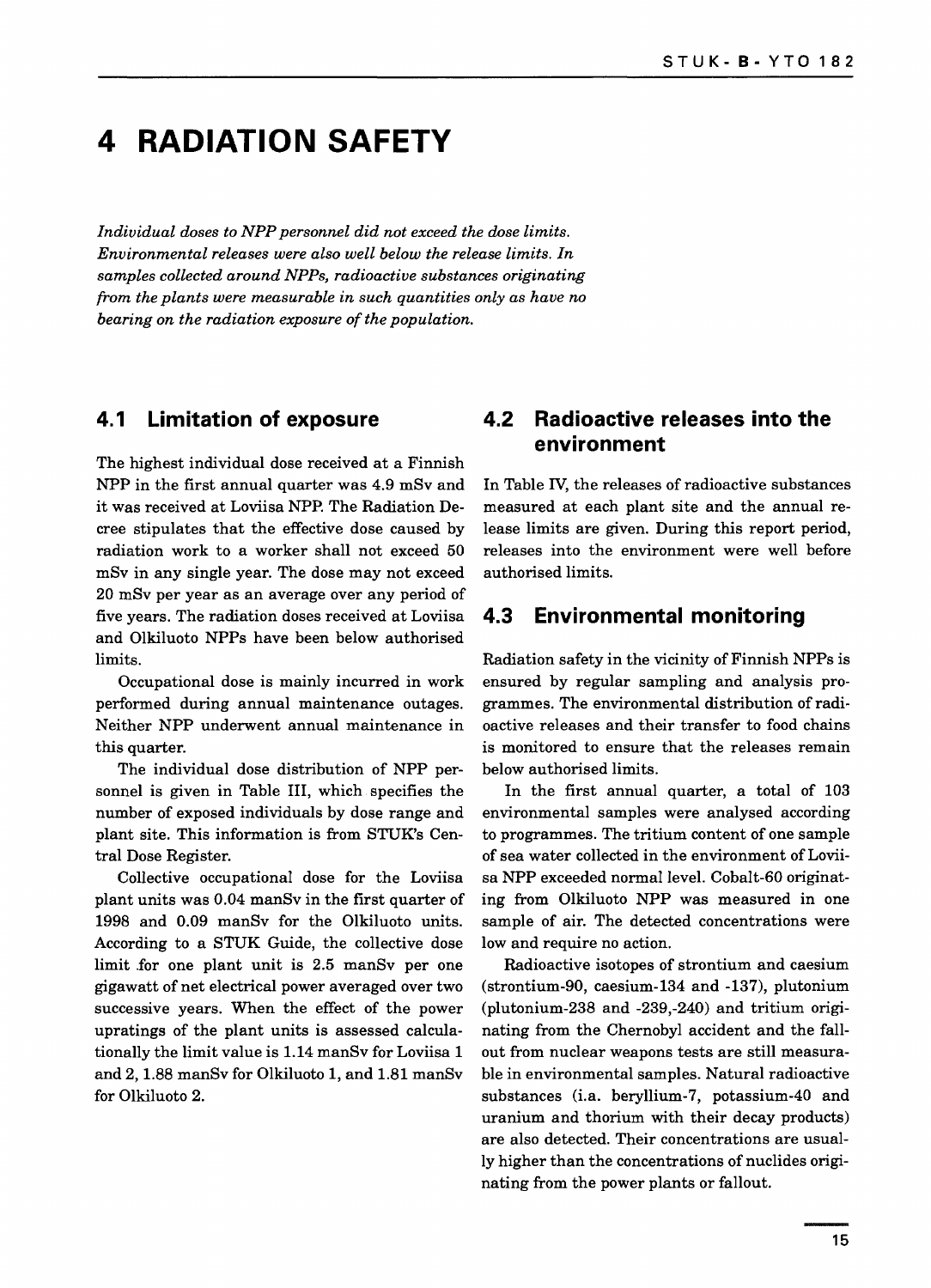|           | First quarter 1998 |                  |                         | 1997           |                  |                         |
|-----------|--------------------|------------------|-------------------------|----------------|------------------|-------------------------|
|           | Loviisa            | <b>Olkiluoto</b> | Total <sup>*</sup>      | Loviisa        | <b>Olkiluoto</b> | Total'                  |
| < 0.5     | 54                 | 147              | 202                     | 171            | 519              | 636                     |
| $0,5 - 1$ | 4                  | 26               | 30                      | 70             | 228              | 291                     |
| $1 - 2$   | 11                 | 19               | 30                      | 77             | 214              | 294                     |
| $2 - 3$   | 1                  |                  | 1                       | 45             | 107              | 145                     |
| $3 - 4$   |                    | 3                | 3                       | 21             | 58               | 84                      |
| $4 - 5$   | $\overline{2}$     |                  | $\overline{\mathbf{2}}$ | 23             | 40               | 67                      |
| $5-6$     |                    |                  |                         | 15             | 25               | 63                      |
| $6 - 7$   |                    |                  |                         | 13             | 14               | 39                      |
| $7 - 8$   |                    |                  |                         | 13             | 10               | 38                      |
| $8 - 9$   |                    |                  |                         | 7              | 5                | 22                      |
| $9 - 10$  |                    |                  |                         | 4              | 3                | 18                      |
| $10 - 11$ |                    |                  |                         | 7              | 3                | 18                      |
| $11 - 12$ |                    |                  |                         | 3              | 3                | 15                      |
| $12 - 13$ |                    |                  |                         | 5              |                  | 14                      |
| $13 - 14$ |                    |                  |                         | 3              |                  | 6                       |
| $14 - 15$ |                    |                  |                         | $\overline{2}$ |                  | 5                       |
| $15 - 16$ |                    |                  |                         |                |                  | 3                       |
| $16 - 17$ |                    |                  |                         | 1              |                  | $\overline{\mathbf{c}}$ |
| $17 - 18$ |                    |                  |                         | 1              |                  | 5                       |
| $18 - 19$ |                    |                  |                         |                |                  | 4                       |
| $19 - 20$ |                    |                  |                         | 1              |                  | 5                       |
| $20 - 25$ |                    |                  |                         |                |                  | 6                       |
| $>25$     |                    |                  |                         |                |                  |                         |

Table **III.** Occupational dose distribution in the first quarter of 1998 and in 1997.

The same person may have worked at both Finnish nuclear power plants and in Sweden. The highest individual radiation dose in 1997, 23.3 mSv, was received at a nuclear power plant in Sweden.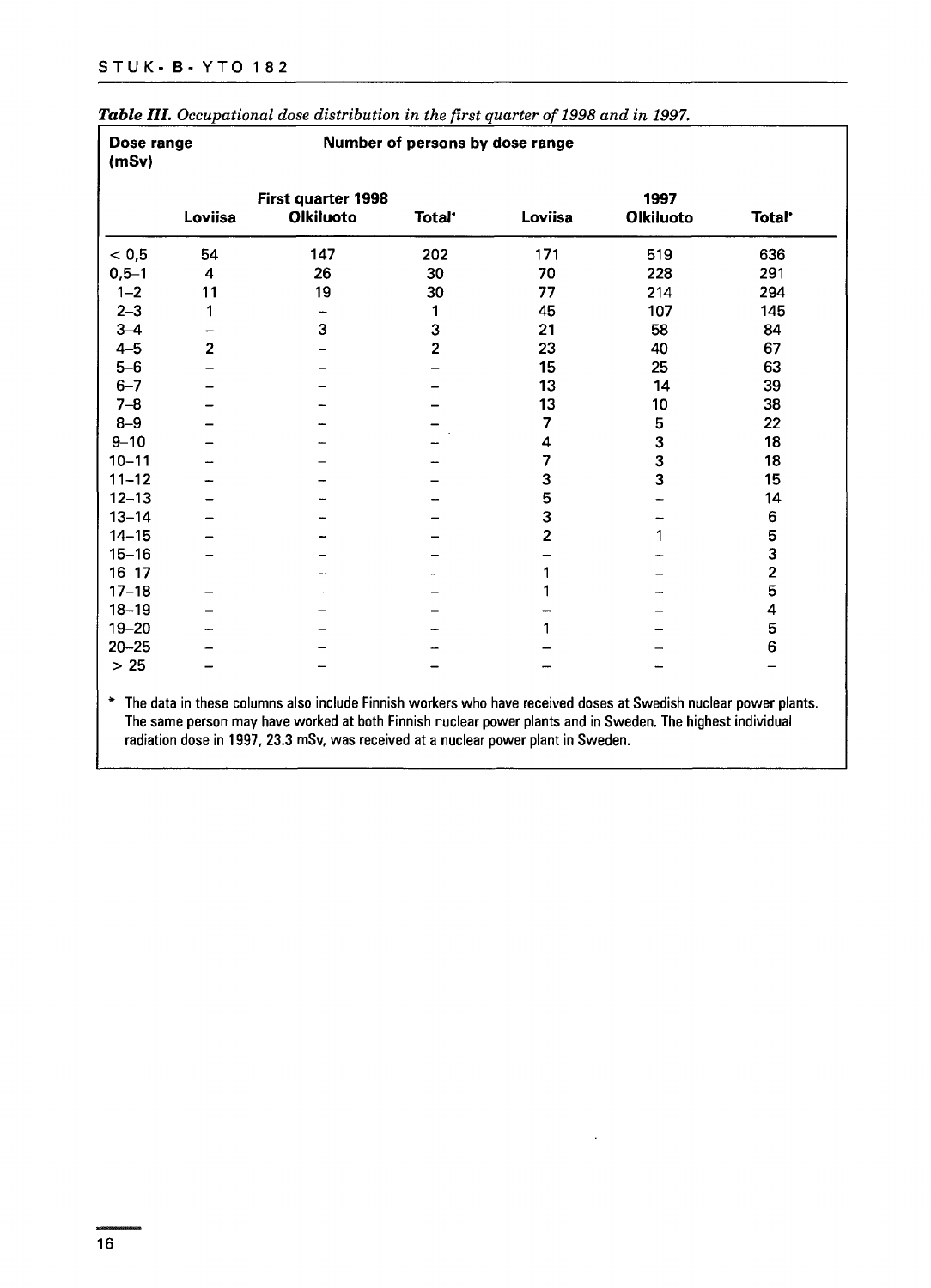| Gaseous effluents (Bq) a)                            |                                                                                                 |                                                        |                                                            |                     |                                                                         |
|------------------------------------------------------|-------------------------------------------------------------------------------------------------|--------------------------------------------------------|------------------------------------------------------------|---------------------|-------------------------------------------------------------------------|
| <b>Plant site</b>                                    | <b>Noble gases</b><br>(Krypton-87<br>equivalents)                                               | lodines<br>(lodine-131<br>equivalents)                 | <b>Aerosols</b>                                            | <b>Tritium</b>      | Carbon-4                                                                |
| Loviisa<br>Report period<br>In 1997                  | $1,3 \cdot 10^{12}$<br>$5.0 \cdot 10^{12}$                                                      | $7.2 \cdot 10^{4}$                                     | $6,9 \cdot 10^4$ $9,9 \cdot 10^5$<br>$2.5 \cdot 10^{8}$    | $2.5 \cdot 10^{11}$ | $5,3 \cdot 10^{10}$ 9,4 $\cdot$ 10 <sup>10</sup><br>$2.3 \cdot 10^{11}$ |
| <b>Olkiluoto</b><br>Report period<br>In 1997         | b)<br>$2.1 \cdot 10^{11}$                                                                       | b)<br>$1.7 \cdot 10^{7}$                               | $2,7 \cdot 10^5$ $1,1 \cdot 10^{11}$<br>$4.4 \cdot 10^{7}$ | $3.0 \cdot 10^{11}$ | c)<br>c)                                                                |
| <b>Annual release limits</b><br>Loviisa<br>Olkiluoto | $2.2 \cdot 10^{16}$ d)<br>$1.8 \cdot 10^{16}$                                                   | $2.2 \cdot 10$ <sup>11</sup> d)<br>$1.1 \cdot 10^{11}$ |                                                            |                     |                                                                         |
|                                                      |                                                                                                 | Liquid effluents (Bq) a)                               |                                                            |                     |                                                                         |
| <b>Plant site</b>                                    | <b>Tritium</b>                                                                                  | <b>Other nuclides</b>                                  |                                                            |                     |                                                                         |
| Loviisa<br>Report period<br>In 1997                  | $4,3 \cdot 10^{12}$<br>$1.2 \cdot 10^{13}$                                                      | $1.2 \cdot 10^{7}$<br>$1.2 \cdot 10^{7}$               |                                                            |                     |                                                                         |
| <b>Olkiluoto</b><br>Report period<br>In 1997         | $2,6 \cdot 10^{11}$<br>$1.3 \cdot 10^{12}$                                                      | $5,5 \cdot 10^{8}$<br>$9.5 \cdot 10^9$                 |                                                            |                     |                                                                         |
| <b>Annual release limits</b><br>Loviisa<br>Olkiluoto | $1.5 \cdot 10^{14}$<br>$1.8 \cdot 10^{13}$                                                      | $8.9 \cdot 10^{11}$ d)<br>$3.0 \cdot 10^{11}$          |                                                            |                     |                                                                         |
| b) Below the detection limit.                        | a) The unit of radioactivity is Becquerel (Bq); $1$ Bq = one nuclear transformation per second. |                                                        |                                                            |                     |                                                                         |

*Table IV. Radioactive releases by plant site, first quarter 1998.*

c) The carbon-14 release-estimate based on experimental data was 1.8 • 10" Bq in Olkiluoto in the report period and 6.7 • 10" Bq in 1997.

d) The numerical value shows the release limit for the Loviisa plant site by nuclide group assuming that other releases would not occur. The total release limit is calculated so that the sum of the various types of release limit shares does not exceed 1.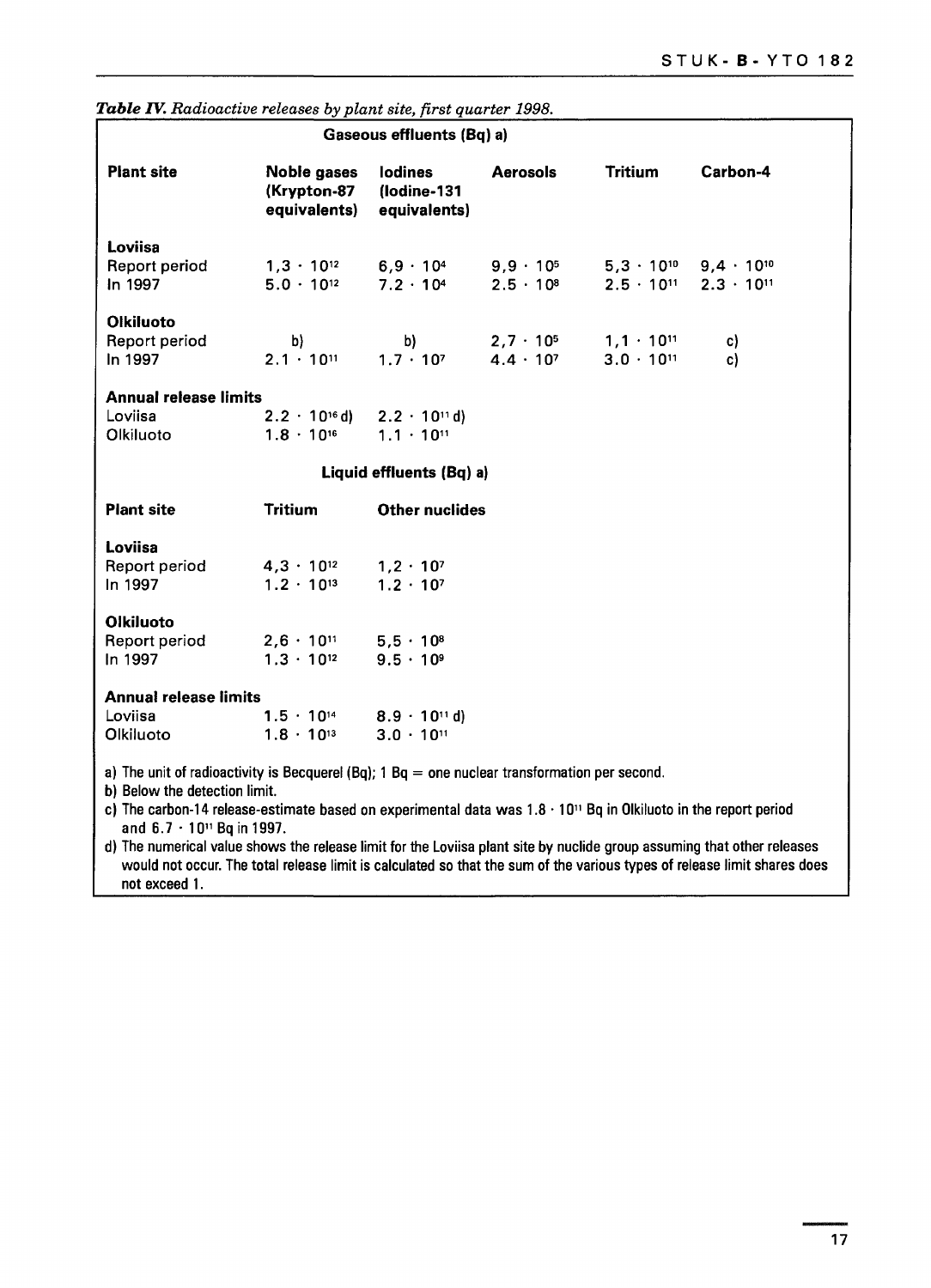## **5 SAFETY IMPROVEMENTS AT NPPS**

*No modifications important to safety were made at the NPP units.*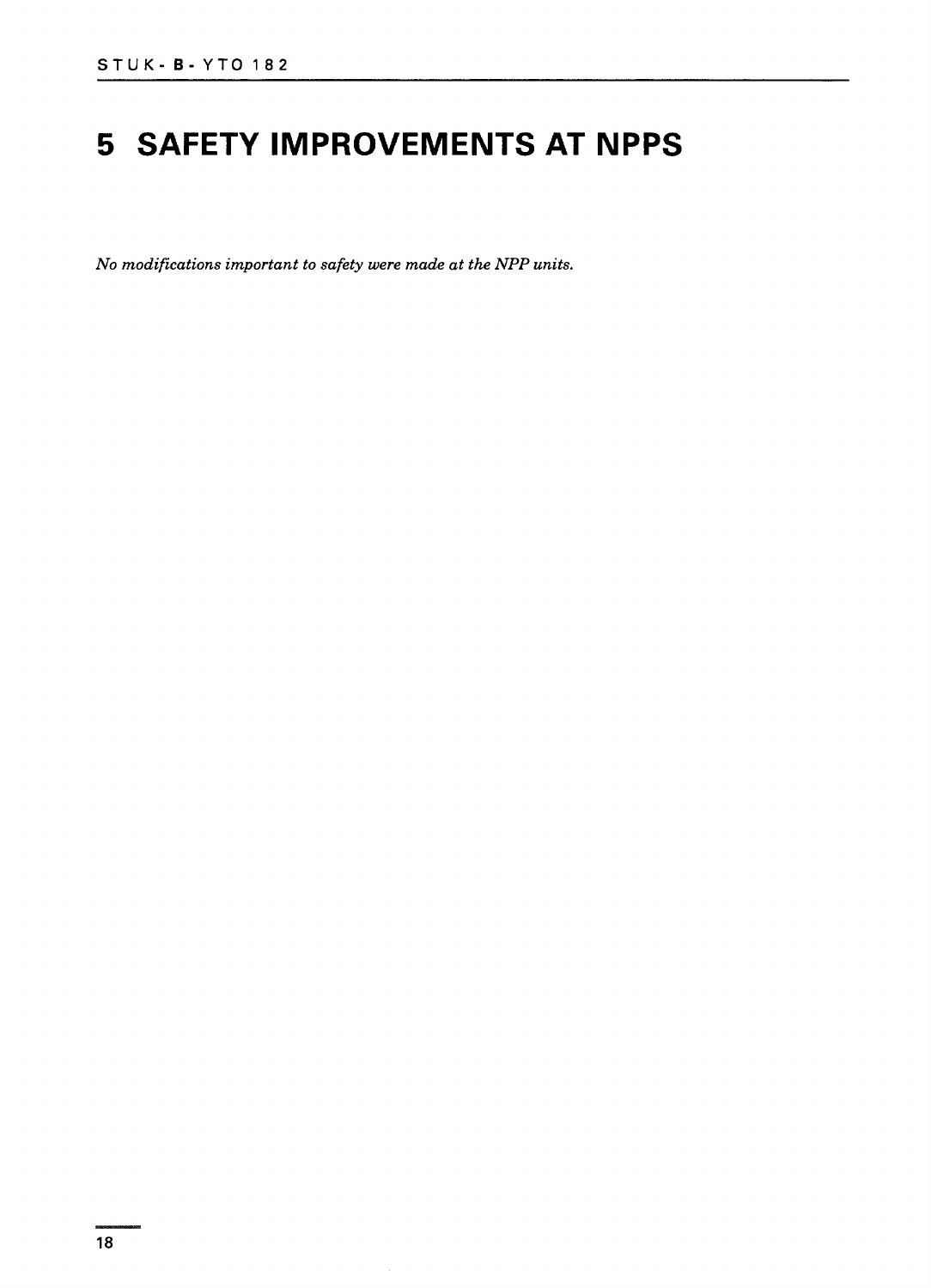### REGULATORY CONTROL OF NUCLEAR POWER PLANTS **APPENDIX 1**

٦

| <b>Council of State</b><br>decisions | <b>Regulatory control and inspections</b><br>by STUK                                                                                                                                                                                                                                                                                                                                                                                                                                                                                                                                                    |  |  |  |  |
|--------------------------------------|---------------------------------------------------------------------------------------------------------------------------------------------------------------------------------------------------------------------------------------------------------------------------------------------------------------------------------------------------------------------------------------------------------------------------------------------------------------------------------------------------------------------------------------------------------------------------------------------------------|--|--|--|--|
|                                      | Preparation of a nuclear power plant project<br>Preliminary plans for the plant and safety principles<br>• Location and environmental impact of the plant<br>• Arrangements for nucler fuel and nuclear waste management                                                                                                                                                                                                                                                                                                                                                                                |  |  |  |  |
| <b>Decision in Principle</b>         |                                                                                                                                                                                                                                                                                                                                                                                                                                                                                                                                                                                                         |  |  |  |  |
| <b>Construction Permit</b>           | <b>Plant design</b><br>• Preliminary safety analysis report on the planned structure and<br>operation of the plant plus the preliminary safety analysis<br>• Safety classification of components and structures<br>• Quality assurance plan<br>Plans for nuclear fuel and nuclear waste management<br>• Physical protection and emergency preparedness                                                                                                                                                                                                                                                  |  |  |  |  |
|                                      | <b>Construction of plant</b>                                                                                                                                                                                                                                                                                                                                                                                                                                                                                                                                                                            |  |  |  |  |
| <b>Operating Licence</b>             | Construction plans, manufacturers, final construction and<br>installation of components and structures<br>• Performance tests of systems<br>• Final safety analysis report on the structure and operation of the<br>plant and the final safety analyses<br>Probabilistic safety analysis<br>• Composotion and competence of the operating organisation<br>• Technical Specifications<br>Nuclear fuel management and safeguards<br>Methods of nuclear waste management<br><b>Physical protection and emergency preparedness</b>                                                                          |  |  |  |  |
|                                      | <b>Plant operation</b>                                                                                                                                                                                                                                                                                                                                                                                                                                                                                                                                                                                  |  |  |  |  |
|                                      | • Start-up testing at various power levels<br>Maintenance, inspections and testing of components and<br>structures<br>Operation of systems and the whole plant<br>The operating organisation and management<br>Training of personnel<br>٠<br><b>Qualifications of individuals</b><br>٠<br><b>Operational incidents</b><br>٠<br><b>Repairs and modifications</b><br>۰<br>Refuelling<br>٠<br>Nuclear fuel management and safeguards<br>٠<br>Nuclear waste management<br>٠<br>Radiation protection and safety of the environment<br>٠<br>Physical protection and emergency preparedness<br>Fire protection |  |  |  |  |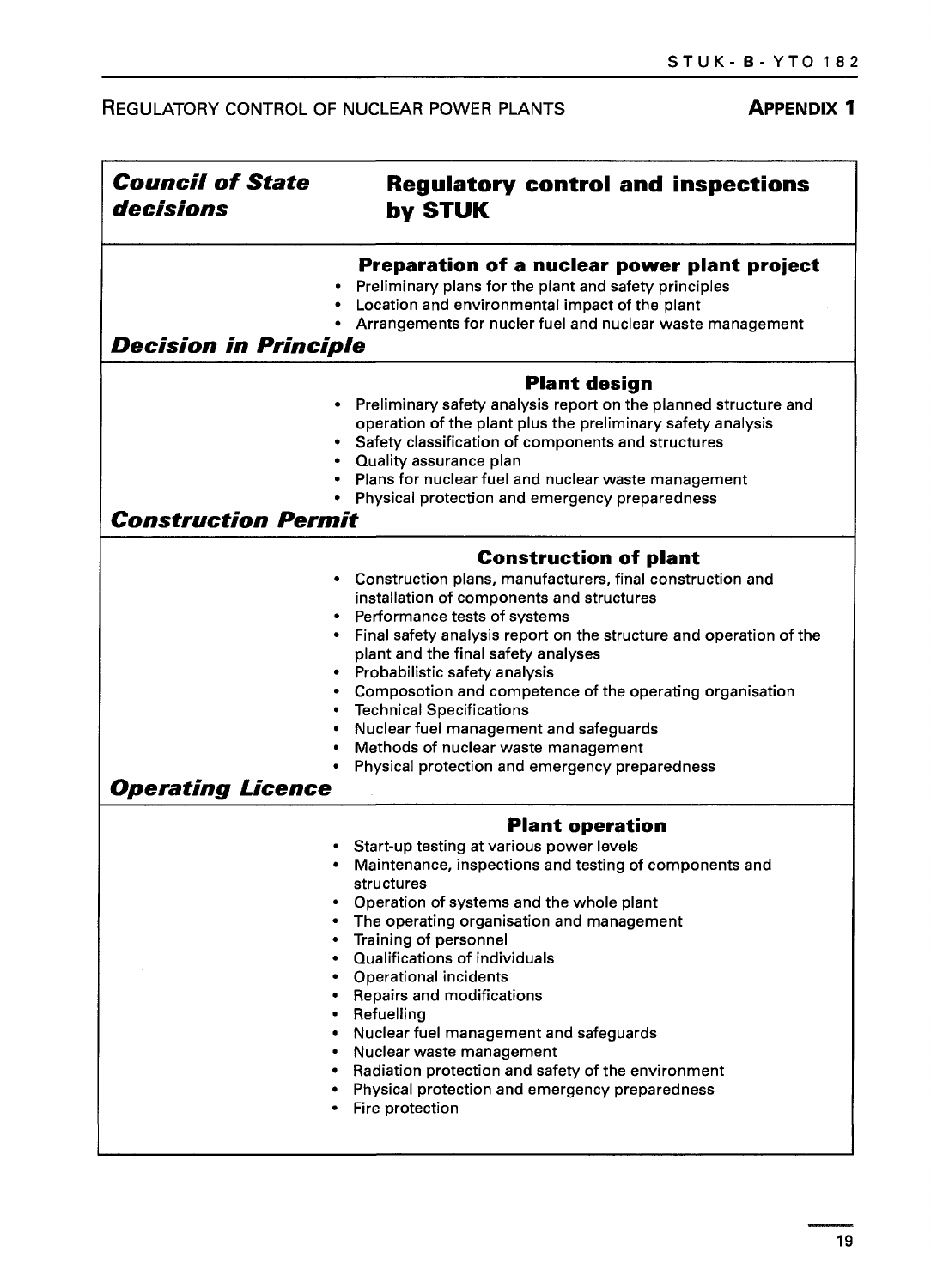#### **APPENDIX 2 PLANT DATA**

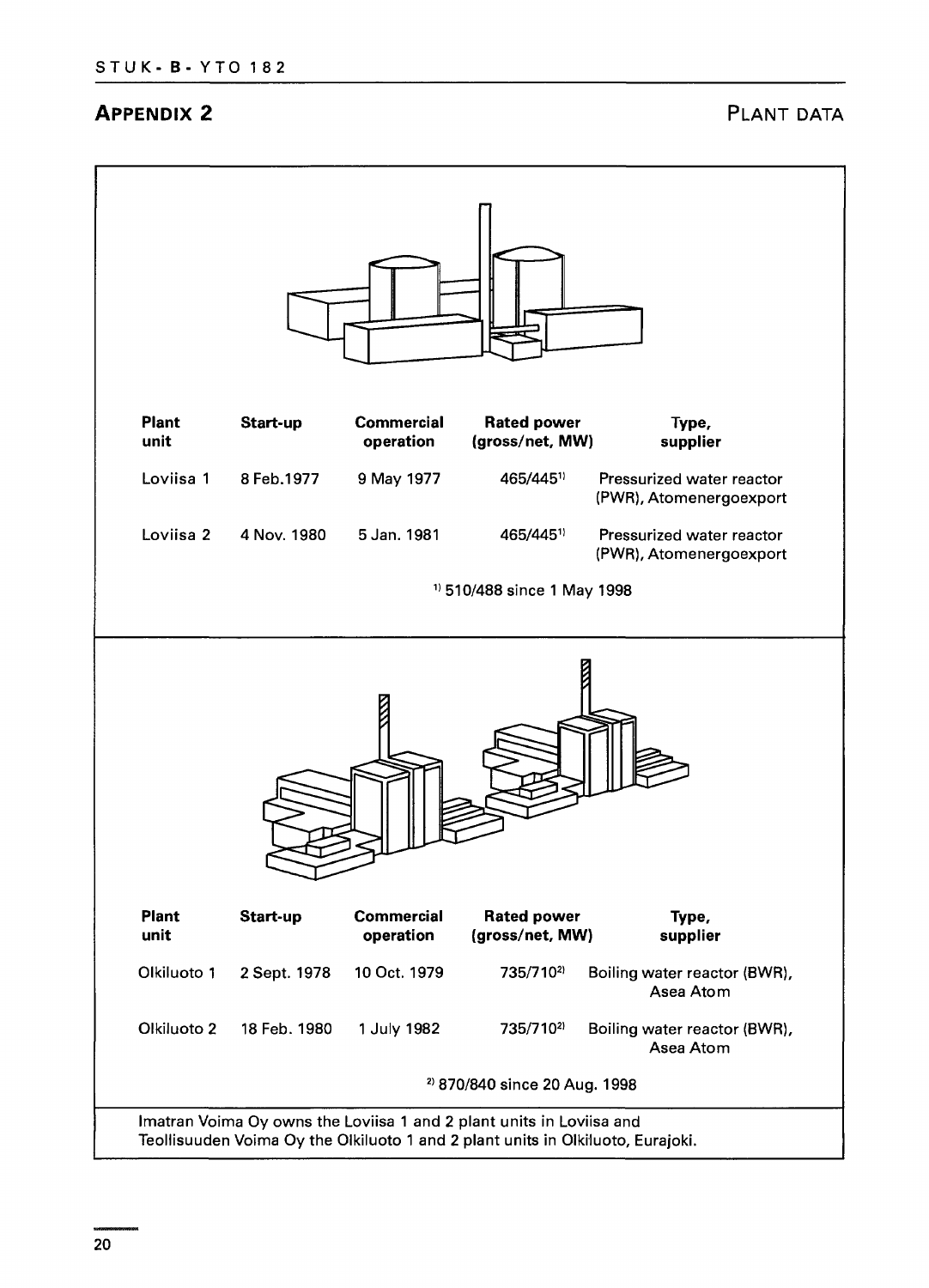### **STUK'S EXPERTS**

#### **Nuclear Reactor Regulation:**

Juhani Hyvarinen Arto Isolankila Juhani Lammi Pekka Liuhto Hannu Ollikkala Mervi Olkkonen (translation) Rainer Rantala

Veli Riihiluoma Heikki Saarikoski Tuulikki Sillanpää Petteri Tiippana

**Research and Environmental Surveillance:** Tarja K. Ikaheimonen Seppo Klemola